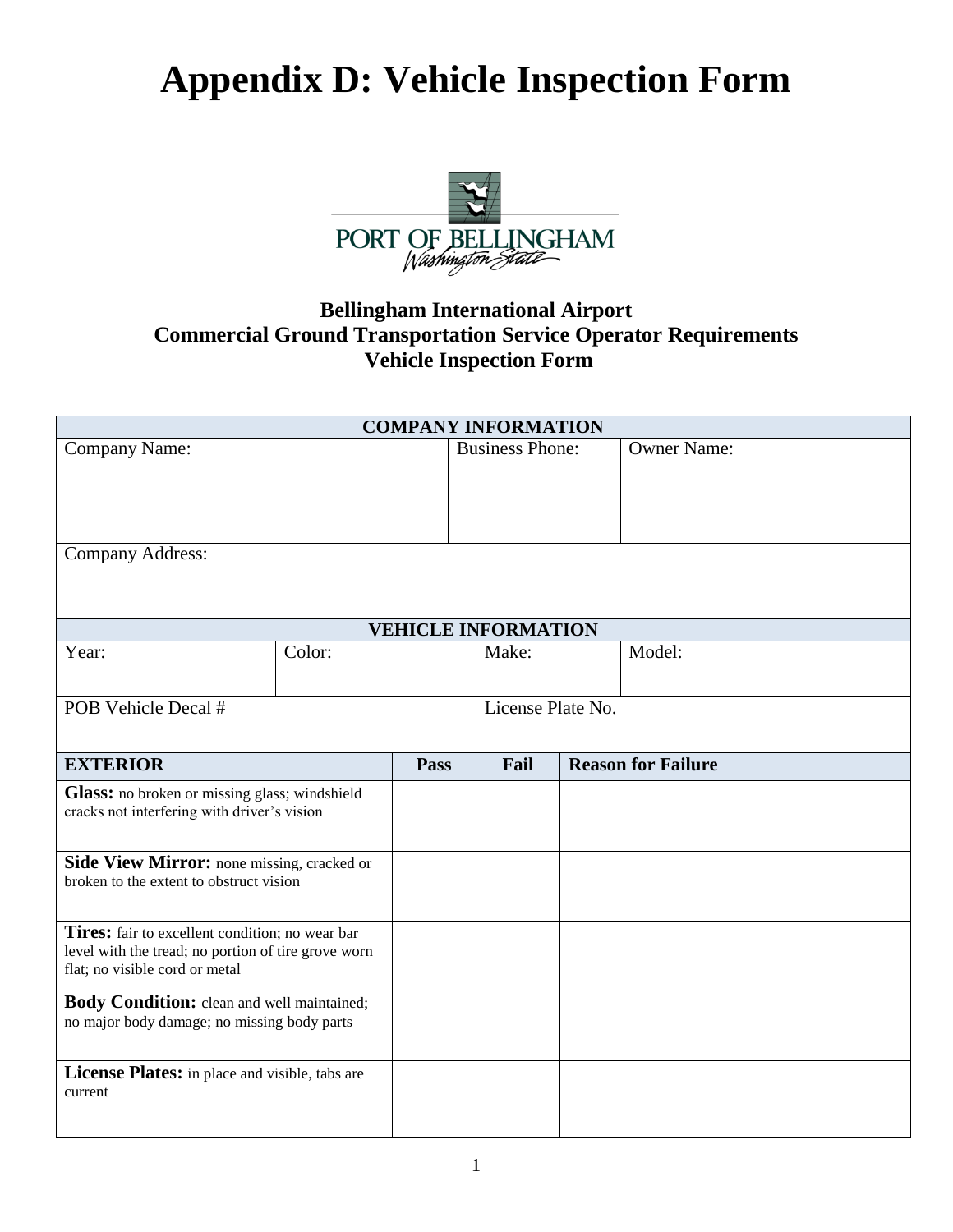| <b>INTERIOR</b>                                                                                                                                                                          | Pass | Fail | <b>Reason for Failure</b> |
|------------------------------------------------------------------------------------------------------------------------------------------------------------------------------------------|------|------|---------------------------|
| <b>Rear View Mirror:</b> in place, no broken or<br>missing glass                                                                                                                         |      |      |                           |
| Door Knobs and Handles: in place and in<br>good working order                                                                                                                            |      |      |                           |
| <b>Seats:</b> clean and upholstery free of holes, tears<br>and stains                                                                                                                    |      |      |                           |
| <b>Seat Belts:</b> in place and in good working order;<br>no missing components; any locks that will not<br>engage or disengage; no tears or rips in the fabric<br>belts (if applicable) |      |      |                           |
| Floorboards: are complete and without holes                                                                                                                                              |      |      |                           |
| Trunk: clean and well maintained; free of litter,<br>major holes, tears and stains                                                                                                       |      |      |                           |
| <b>Interior Dome Light:</b> in place and in good<br>working order                                                                                                                        |      |      |                           |
| <b>Interior General Condition: clean and well</b><br>maintained; free of litter, holes, tears and stains                                                                                 |      |      |                           |
| <b>MECHANICAL</b>                                                                                                                                                                        | Pass | Fail | <b>Reason for Failure</b> |
| Head Lights: functioning; to include high and<br>low beams                                                                                                                               |      |      |                           |
| Turn Signals - Front: all bulbs working, no<br>glass or plastic cover broken                                                                                                             |      |      |                           |
| Turn Signals - Rear: all bulbs working, no<br>glass or plastic cover broken                                                                                                              |      |      |                           |
| Tail Lights: all bulbs working, no glass or<br>plastic cover broken                                                                                                                      |      |      |                           |
| <b>Brake Lights:</b> all bulbs working, no glass or<br>plastic cover broken                                                                                                              |      |      |                           |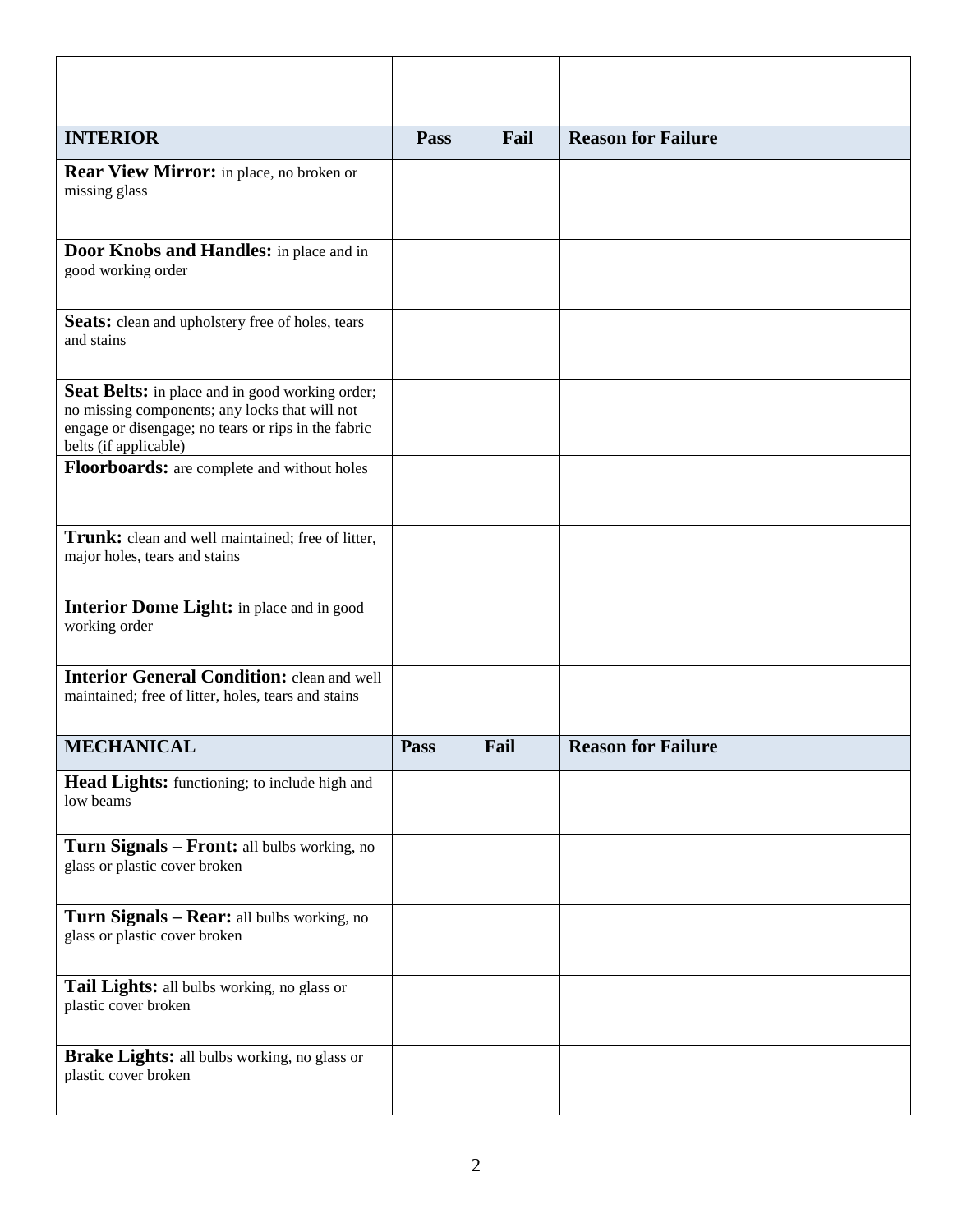| Hazard Warning Lights: all bulbs working,<br>no glass or plastic cover broken                                                                                          |             |      |                           |  |
|------------------------------------------------------------------------------------------------------------------------------------------------------------------------|-------------|------|---------------------------|--|
| <b>Wiper and Washers:</b> in good working order;<br>no blades that are hard, cracked, frayed or ripped                                                                 |             |      |                           |  |
| Horn: operative                                                                                                                                                        |             |      |                           |  |
| <b>RATE CARD</b>                                                                                                                                                       | Pass        | Fail | <b>Reason for Failure</b> |  |
| <b>Rate Card:</b> a rate card listing rates of fare<br>clearly displayed in the vehicle for passengers to<br>view (if applicable)                                      |             |      |                           |  |
|                                                                                                                                                                        |             |      |                           |  |
| <b>VEHICLE MARKINGS</b>                                                                                                                                                | Pass        | Fail | <b>Reason for Failure</b> |  |
| <b>Trade Name:</b> a painted or professionally<br>affixed trade name is on the body of the vehicle                                                                     |             |      |                           |  |
| <b>Contact Information:</b> painted or<br>professionally affixed contact information is on the<br>body of the vehicle                                                  |             |      |                           |  |
| <b>Vehicle Identification Decal: a vehicle</b><br>identification decal is located on the vehicle in the<br>designated area and is the correct decal for the<br>vehicle |             |      |                           |  |
| <b>GENERAL</b>                                                                                                                                                         | <b>Pass</b> | Fail | <b>Reason for Failure</b> |  |

|      | <b>INSPECTION RESULTS:</b>                                                                                                                                                                                                                                                                                                                                                          |
|------|-------------------------------------------------------------------------------------------------------------------------------------------------------------------------------------------------------------------------------------------------------------------------------------------------------------------------------------------------------------------------------------|
| Pass | I certify that I have examined the above vehicle and to the best of my knowledge found no conditions<br>that violate the Commercial Ground Transportation Service Operator Requirements at the<br>Bellingham International Airport. This inspection does not guarantee the safety of the vehicle, only<br>that it has been inspected and met the inspection requirements set forth. |
| Fail | I certify that for the reason(s) shown above the vehicle does not comply with the inspection<br>requirements set forth.                                                                                                                                                                                                                                                             |

| Name of Person(s) Inspecting (Print): | Title: |
|---------------------------------------|--------|
|                                       |        |
|                                       |        |